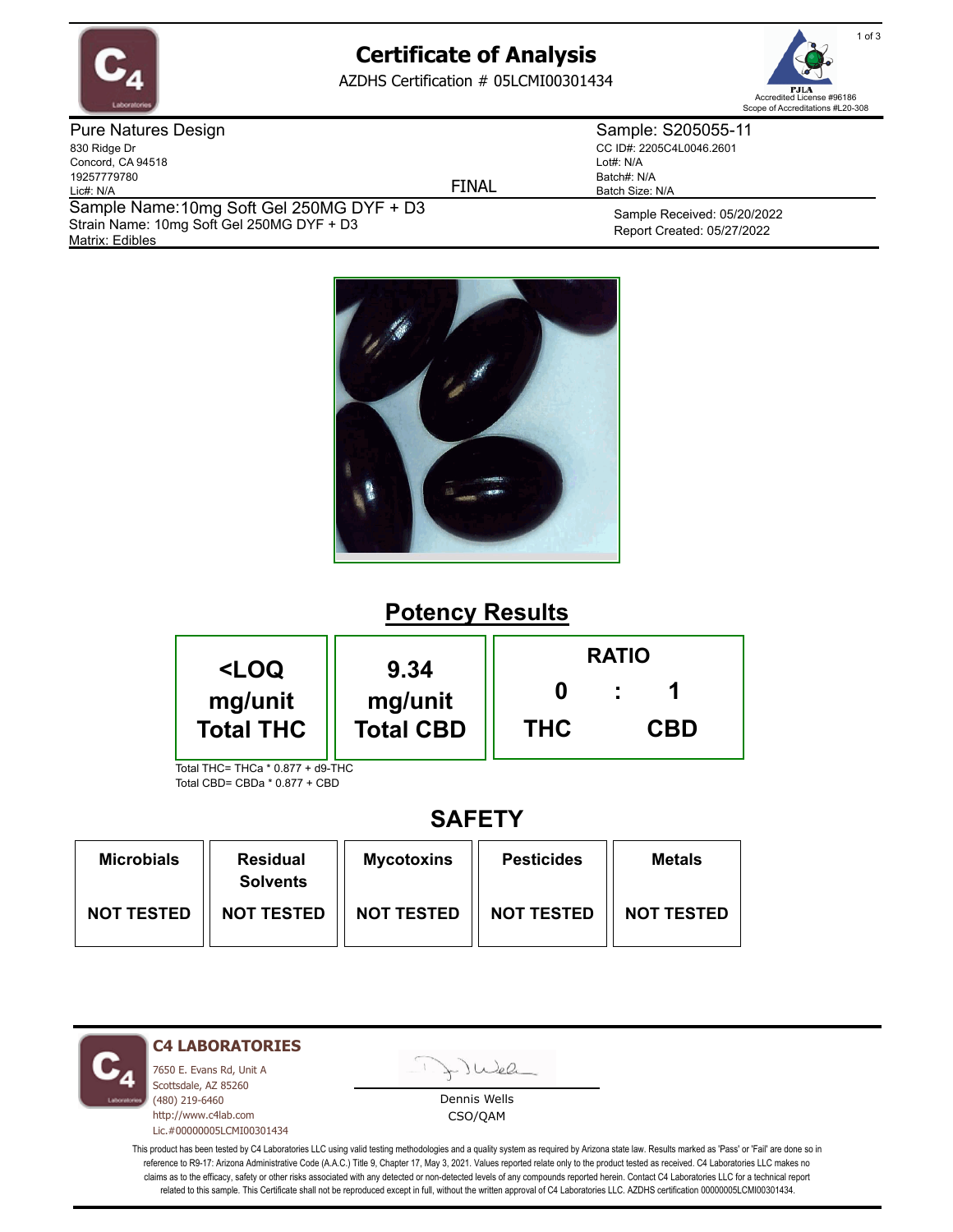

Matrix: Edibles

### **Certificate of Analysis**

AZDHS Certification # 05LCMI00301434



Pure Natures Design 830 Ridge Dr Concord, CA 94518 19257779780 Lic#: N/A Sample Name: 10mg Soft Gel 250MG DYF + D3 Strain Name: 10mg Soft Gel 250MG DYF + D3

FINAL

CC ID#: 2205C4L0046.2601 Lot#: N/A Batch#: N/A

Batch Size: N/A

Sample: S205055-11

Sample Received: 05/20/2022 Report Created: 05/27/2022

### **Cannabinoids by HPLC - Commercial**

Date Analyzed: 05/24/2022 Analyst Initials: KWT

| Analyte                   | . OQ          | <b>Mass</b> | Mass    | <b>Mass</b> | Q              |
|---------------------------|---------------|-------------|---------|-------------|----------------|
|                           | $\frac{0}{0}$ | $\%$        | mg/g    | mg/unit     |                |
| <b>THCA</b>               | 0.00981       | $<$ LOQ     | $<$ LOQ | $<$ LOQ     | Q <sub>3</sub> |
| $d9-THC$                  | 0.00981       | $<$ LOQ     | $<$ LOQ | $<$ LOQ     | Q <sub>3</sub> |
| d8-THC                    | 0.00981       | $<$ LOQ     | $<$ LOQ | $<$ LOQ     | Q <sub>3</sub> |
| CBDA                      | 0.00981       | $<$ LOQ     | $<$ LOQ | $<$ LOQ     | Q <sub>3</sub> |
| <b>CBD</b>                | 0.00981       | 1.06        | 10.60   | 9.34        | Q <sub>3</sub> |
| <b>CBG</b>                | 0.00981       | $<$ LOQ     | $<$ LOQ | $<$ LOQ     | Q <sub>3</sub> |
| <b>CBN</b>                | 0.00981       | $<$ LOO     | $<$ LOQ | $<$ LOQ     | Q <sub>3</sub> |
| CBC                       | 0.00981       | $<$ LOO     | $<$ LOO | $<$ LOO     | Q <sub>3</sub> |
| Total Cannabinoids 0.0981 |               | 1.06        | 10.60   | 9.34        | Q <sub>3</sub> |
| <b>Total THC</b>          | 0.00981       | $<$ LOQ     | $<$ LOQ | $<$ LOQ     | Q <sub>3</sub> |
| <b>Total CBD</b>          | 0.00981       | 1.06        | 10.60   | 9.34        | Q3             |

Total THC= THCa \* 0.877 + d9-THC. Total CBD= CBDa \* 0.877 + CBD. LOQ = Limit of Quantitation; NR = Not Reported; ND = Not Detected.

Unless otherwise stated all quality control samples performed within

specifications established by the Laboratory.

Cannabinoids method: HPLC-DAD.

1 unit= .8813g

Unit Description: soft gel



#### **C4 LABORATORIES**

7650 E. Evans Rd, Unit A Scottsdale, AZ 85260 (480) 219-6460 http://www.c4lab.com Lic.#00000005LCMI00301434

Juea

Dennis Wells CSO/QAM

This product has been tested by C4 Laboratories LLC using valid testing methodologies and a quality system as required by Arizona state law. Results marked as 'Pass' or 'Fail' are done so in reference to R9-17: Arizona Administrative Code (A.A.C.) Title 9, Chapter 17, May 3, 2021. Values reported relate only to the product tested as received. C4 Laboratories LLC makes no claims as to the efficacy, safety or other risks associated with any detected or non-detected levels of any compounds reported herein. Contact C4 Laboratories LLC for a technical report related to this sample. This Certificate shall not be reproduced except in full, without the written approval of C4 Laboratories LLC. AZDHS certification 00000005LCMI00301434.

2 of 3